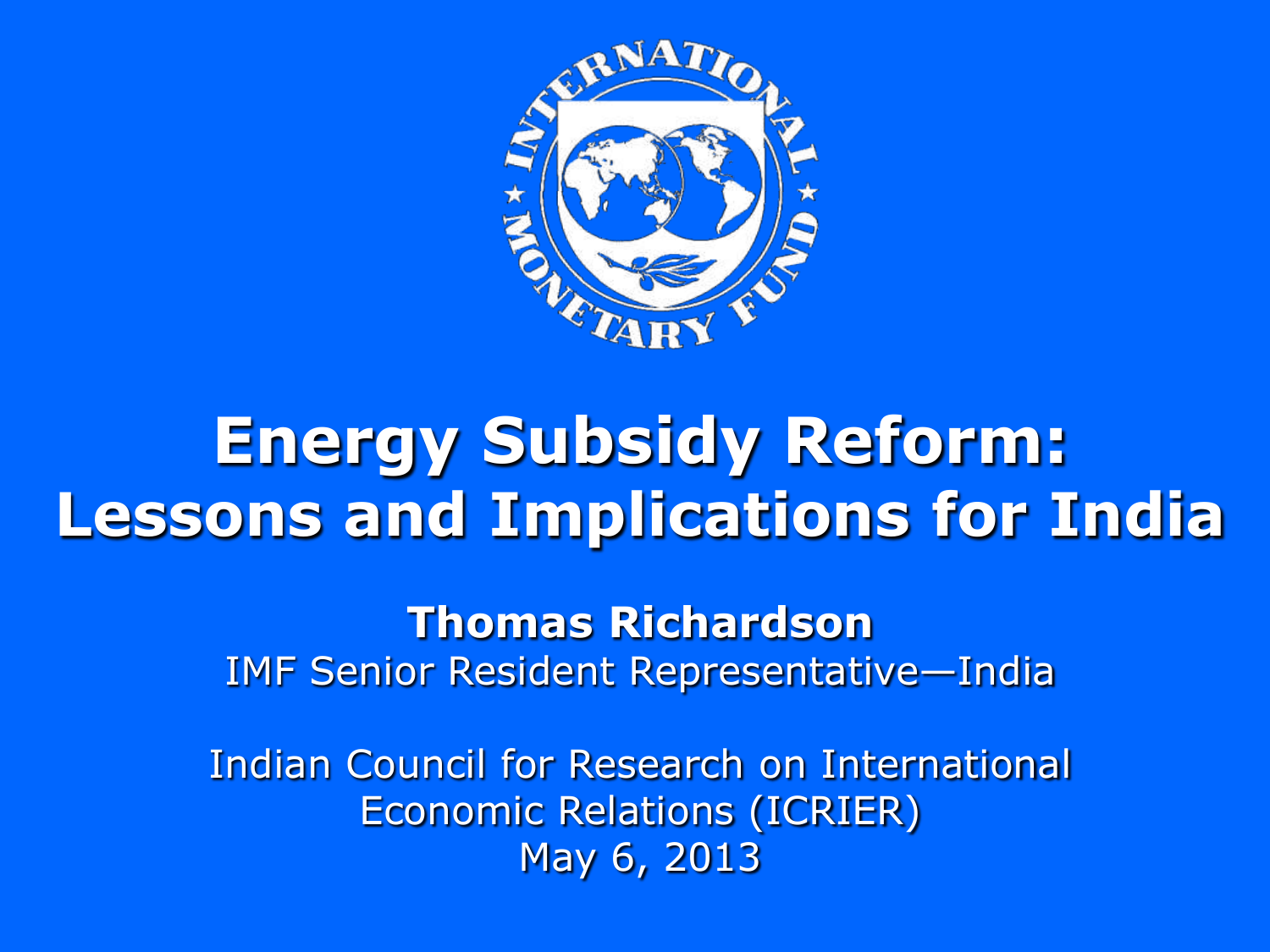# **Outline**

- 1. Global Experience with Subsidy Reform
	- o Consequences of Energy Subsidies
	- $\circ$  Magnitude by Product and Region
	- o International Lessons for Subsidy Reform
		- 22 case studies (www.imf.org/subsidies)
- 2. Subsidy Reform in India (draft IMF WP) o Emphasis on Equity Considerations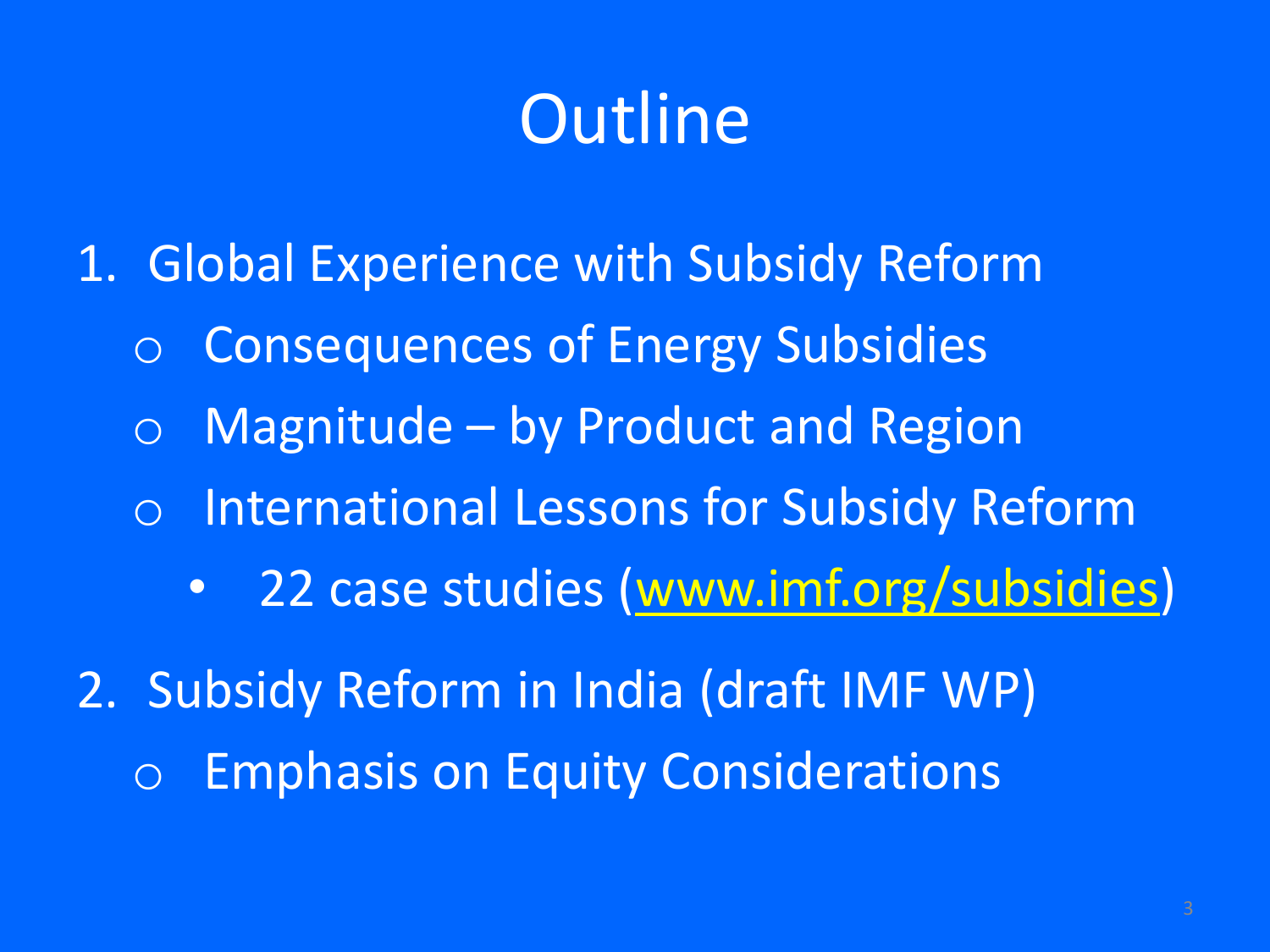# Consequences of energy subsidies

- 1. Depress growth
	- o Deter investment in energy sector
	- o Crowd out critical public spending
	- o Distort allocation of resources to energyintensive sectors
- 2. Put pressure on fiscal and current account deficits
- 3. Create negative externalities
	- o Global warming (opposite of carbon *taxes*)
- 4. Exacerbate inequality (e.g., are regressive)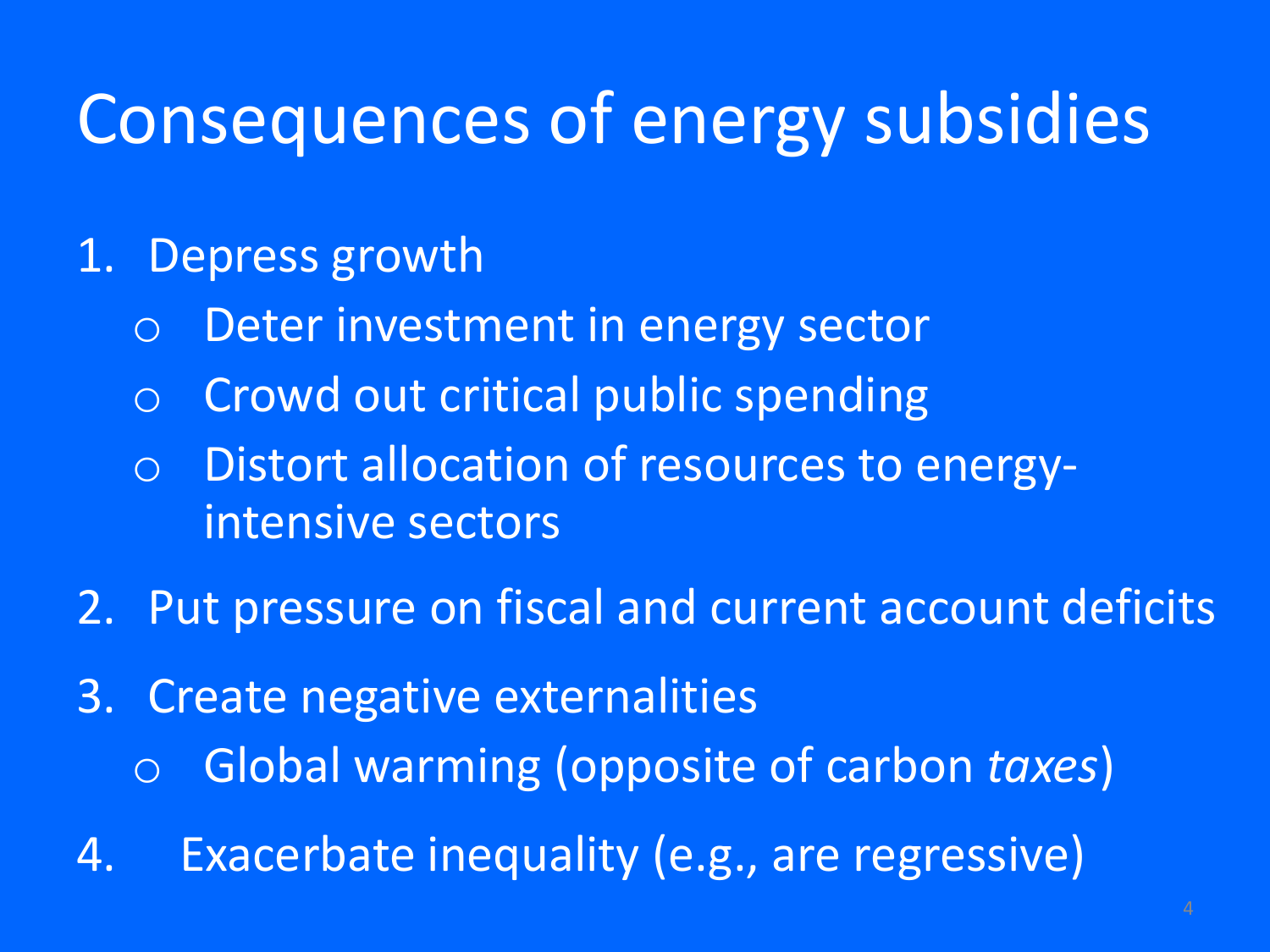# Definitions

- 1. Producer subsidies
	- o Measured against international (reference) price
- 2. Consumer subsidies
	- o *Pre-tax subsidies*
		- o If consumer prices < cost of supply
	- o *Tax subsidies*
		- o If taxes are below efficient level (including taxes to offset externalities)
	- $\circ$  Pre-tax plus tax subsidy = post-tax subsidy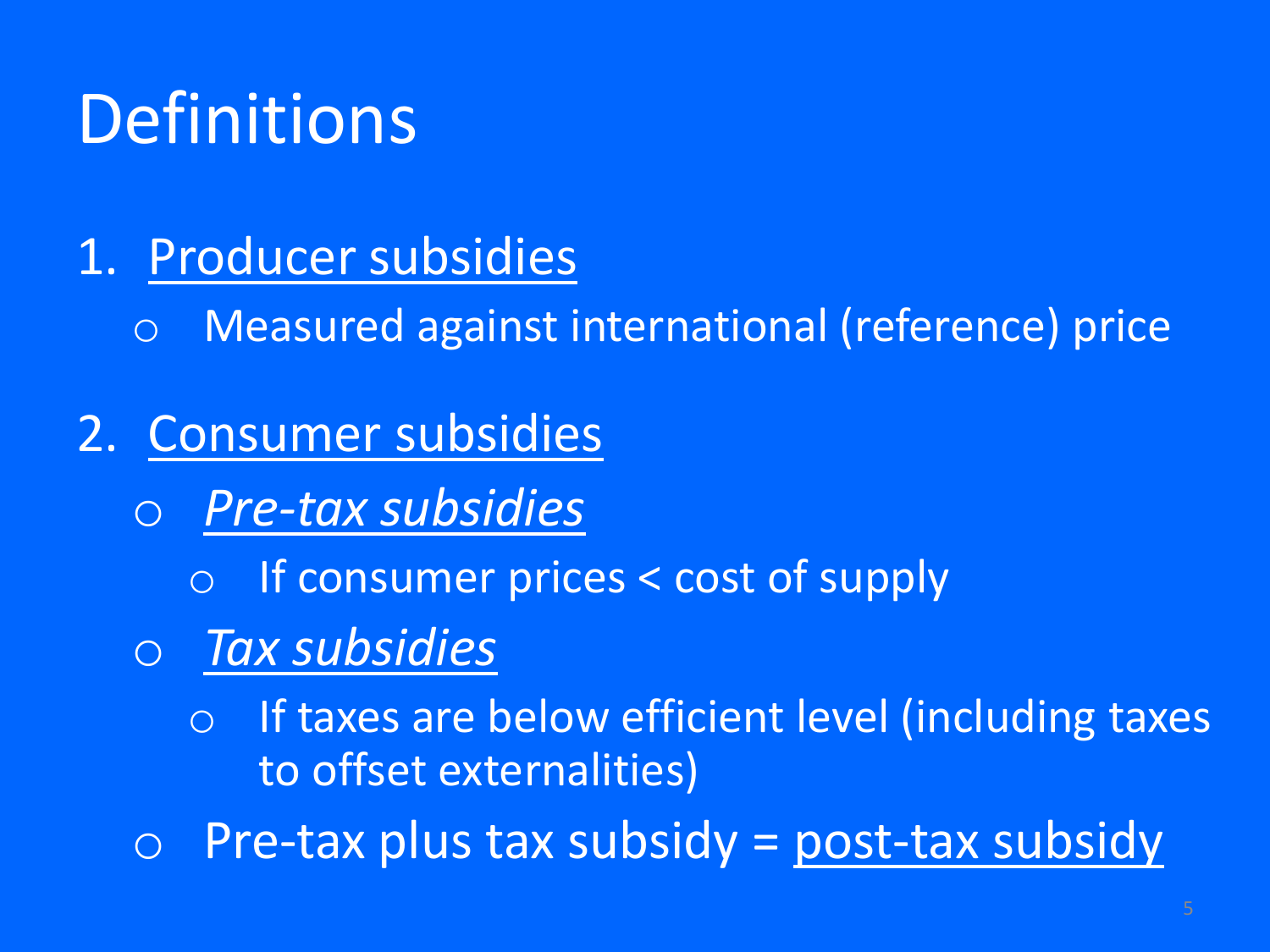### **Magnitude of energy subsidies: Petroleum and electricity dominate pre-tax subsidies**

Pre – tax: \$480 billion (0.7% GDP, 2.1% revenues)

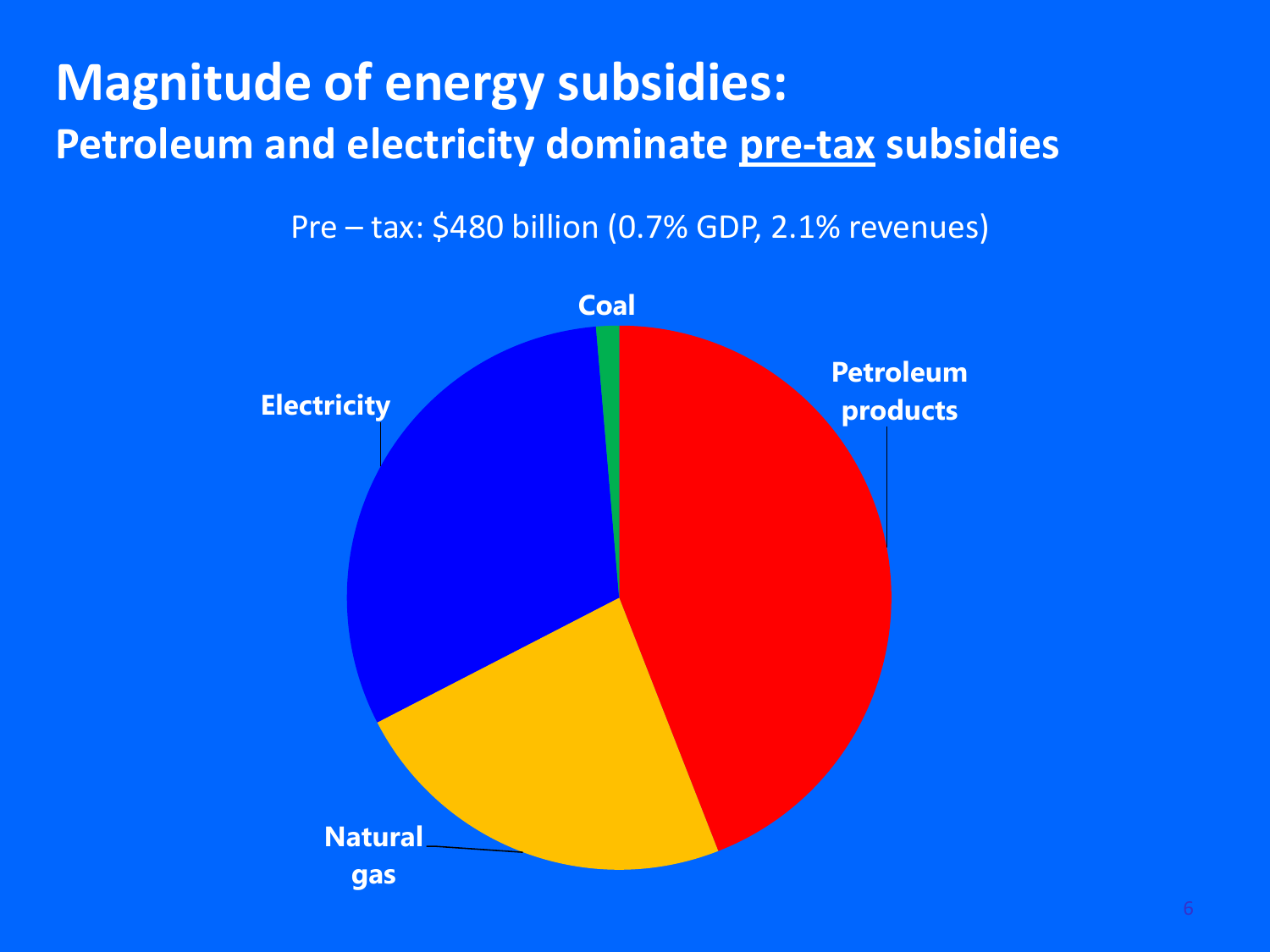### **Magnitude of energy subsidies: Coal is also important for post-tax subsidies**

Post – tax: \$1.90 trillion (2.7% GDP, 8.1% revenues)

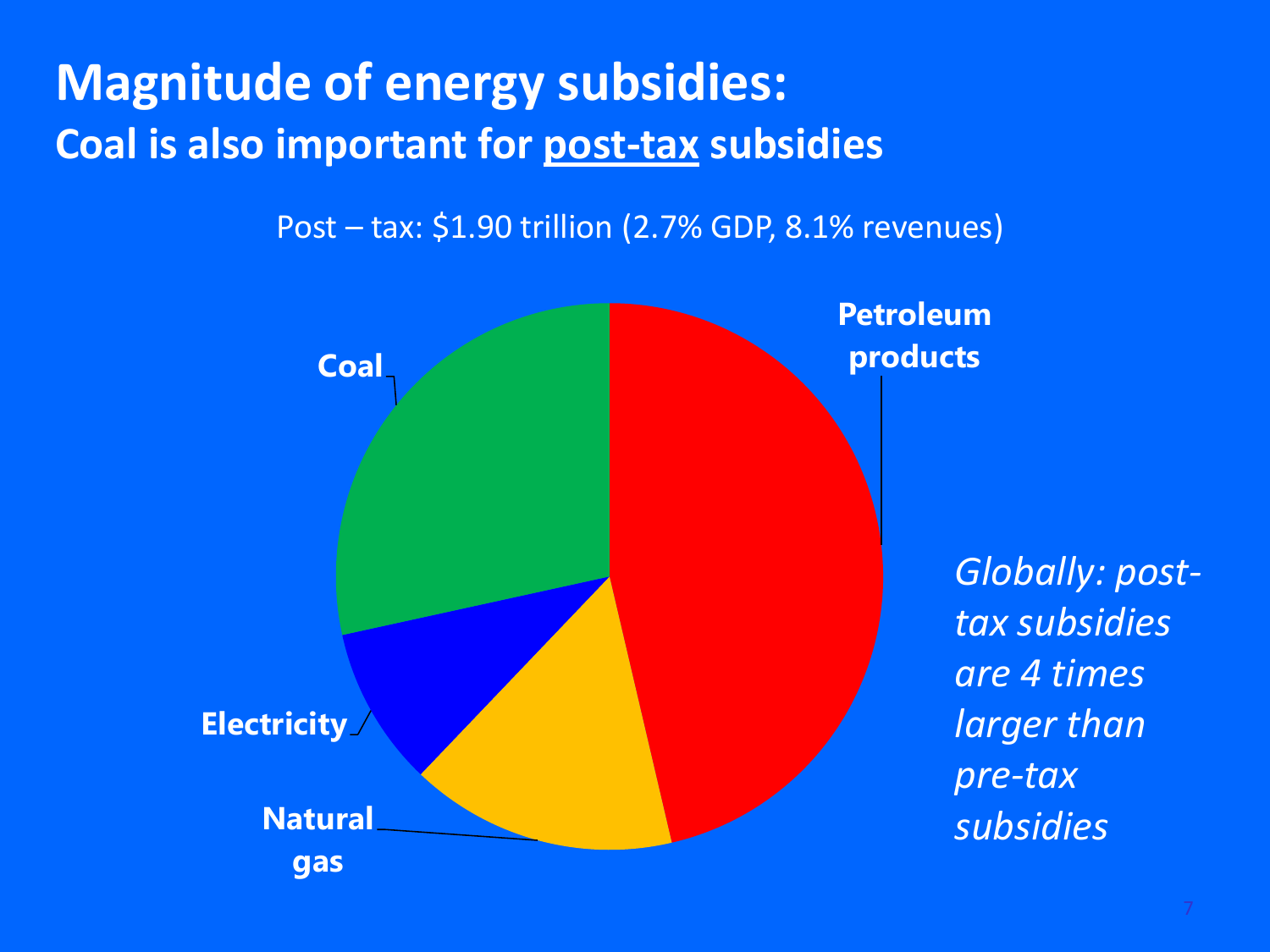Middle East dominates pre-tax subsidies, but advanced economies account for 40 percent of post-tax subsidies

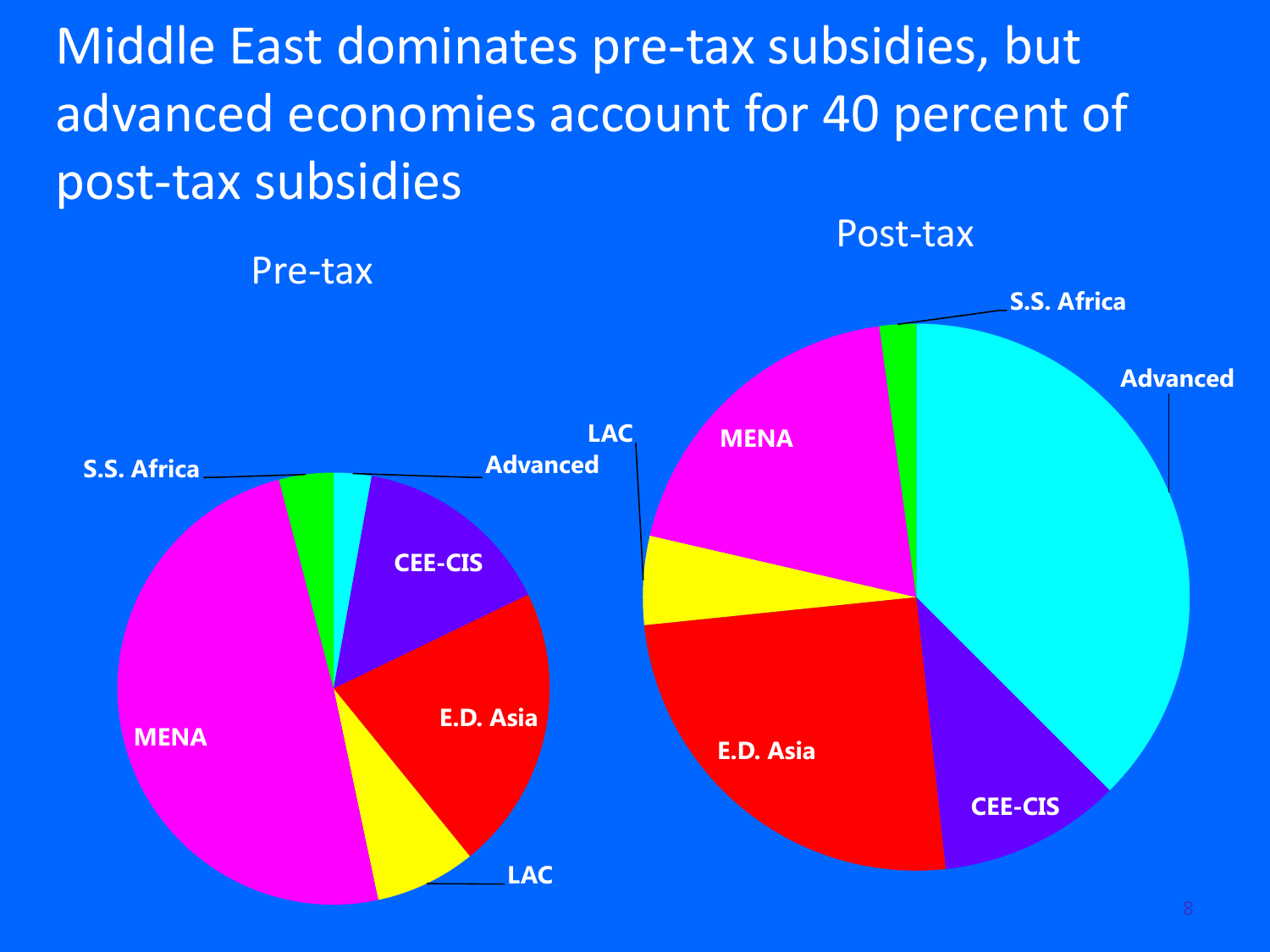### Under-pricing for externalities accounts for a large share of post-tax subsidies across all regions

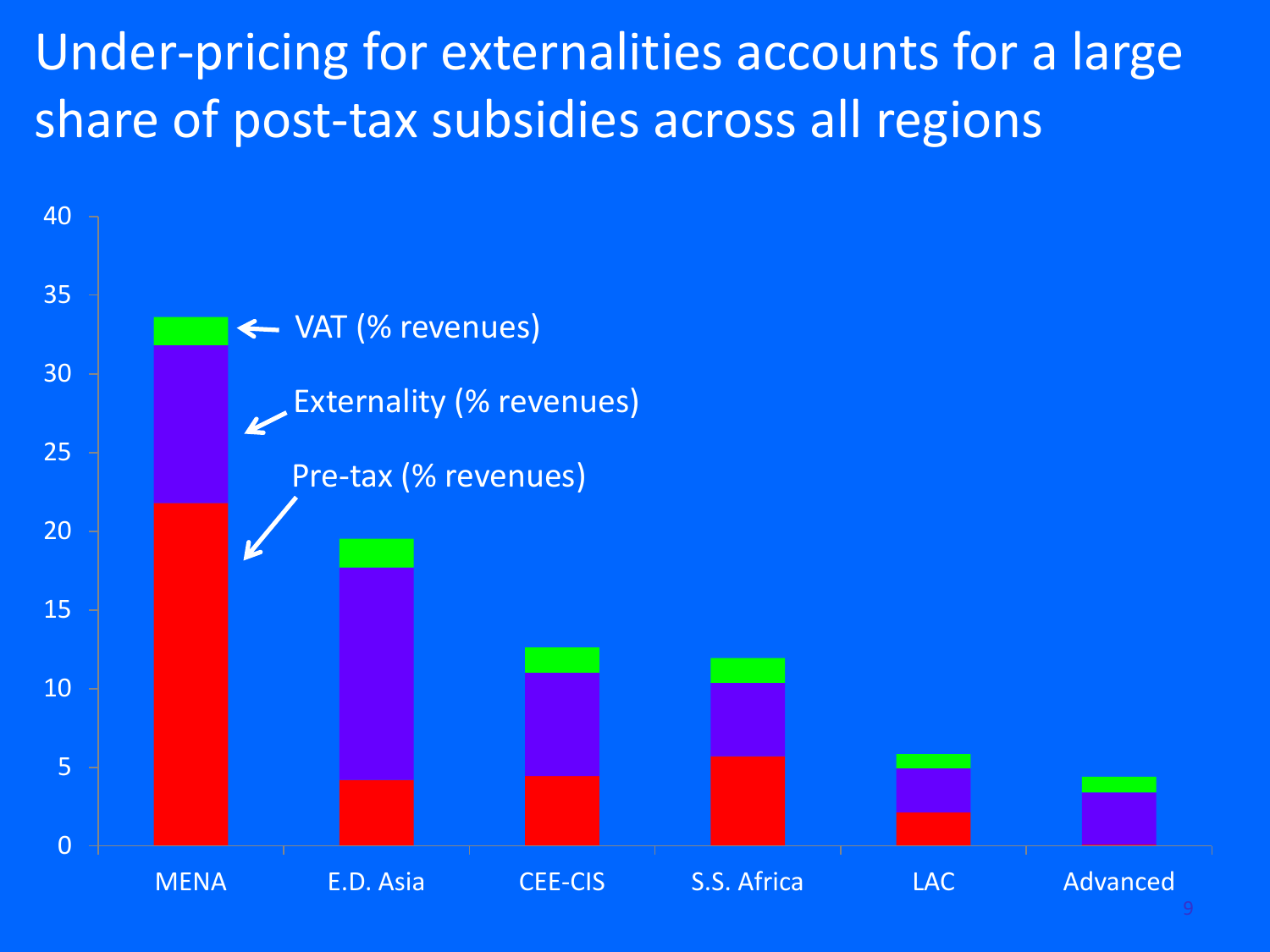# International Lessons for Subsidy Reform

- o Based on 22 case studies
	- o All 5 regions of the world
	- o 28 reform episodes:
		- 12 successes, 11 partial successes, 5 failures
		- Uganda is one (success)



Six key reform ingredients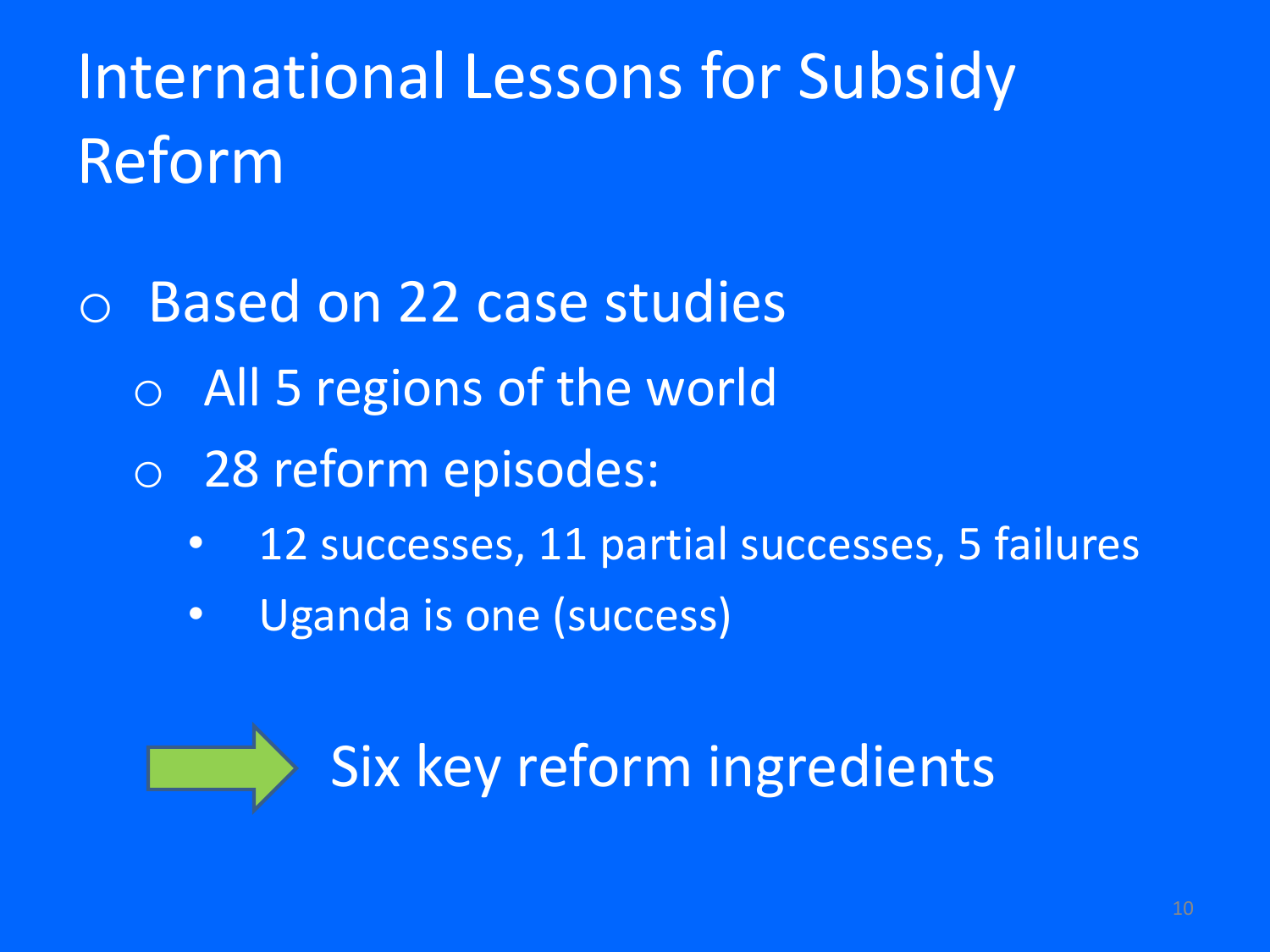# Six Key Reform Ingredients

- 1. Comprehensive reform plan
	- o Clear long-term objectives
	- o Assess impact of reforms (who wins, loses)
- 2. Extensive communication strategy
	- o Transparency about size of subsidies
	- o Consult w/ stakeholders about benefits of reform

3. Appropriately phased, sequenced price hikes

- o Allow time to adjust, build safety net
- o Sequence increases differently across products Petrol & diesel, then LPG, then kerosene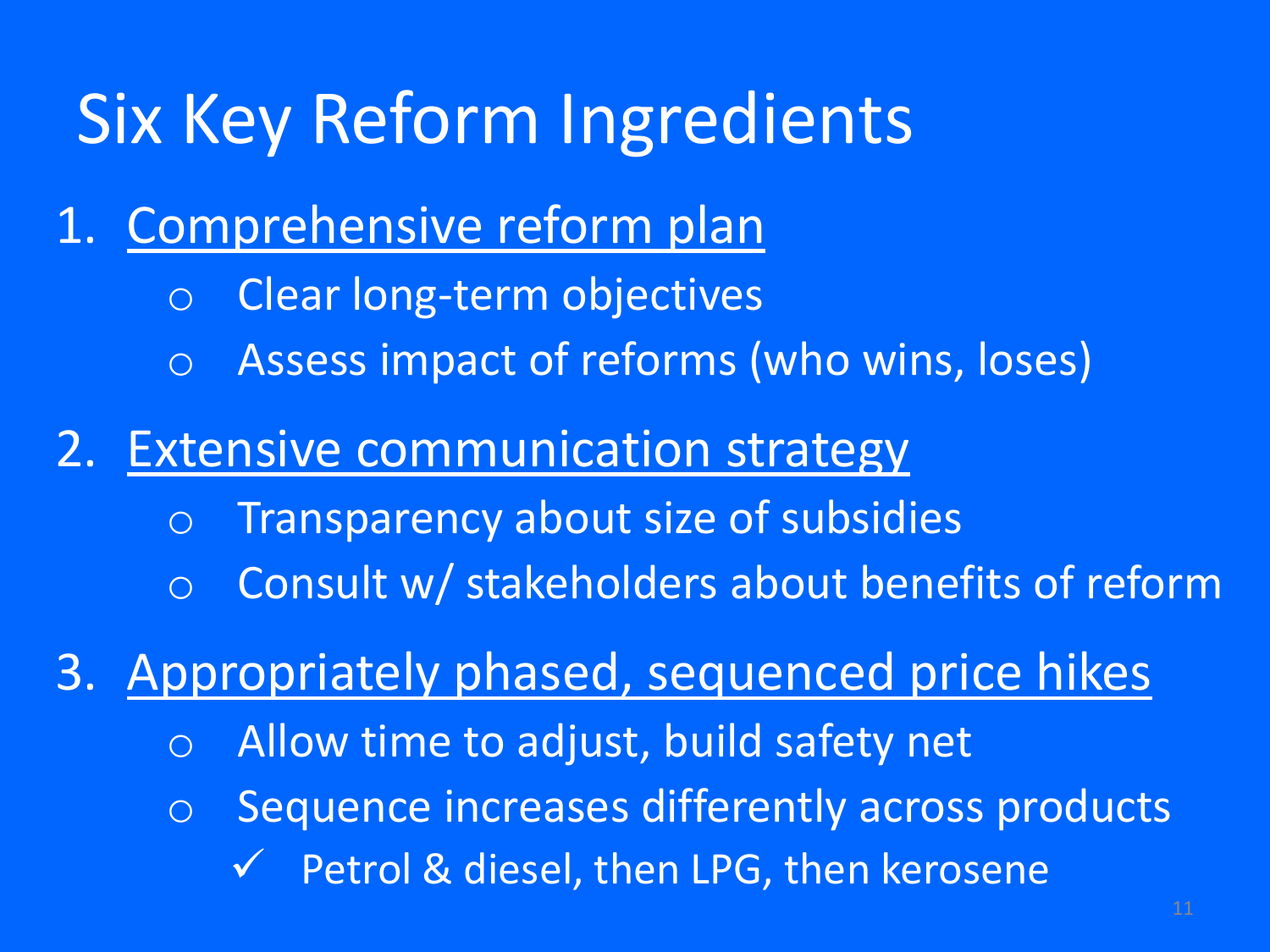# Six Key Reform Ingredients

### 4. Improve efficiency of state-owned firms

o Depoliticize, set performance targets, introduce competition if appropriate

### 5. Target mitigating measures to protect the poor

- o Targeted cash transfers are preferred
- o Expand other programs if cash transfers impossible

### 6. Depoliticize price (tariff) setting

- o Automatic, rules-based price mechanism
	- May involve price smoothing
- o Autonomous body to oversee price setting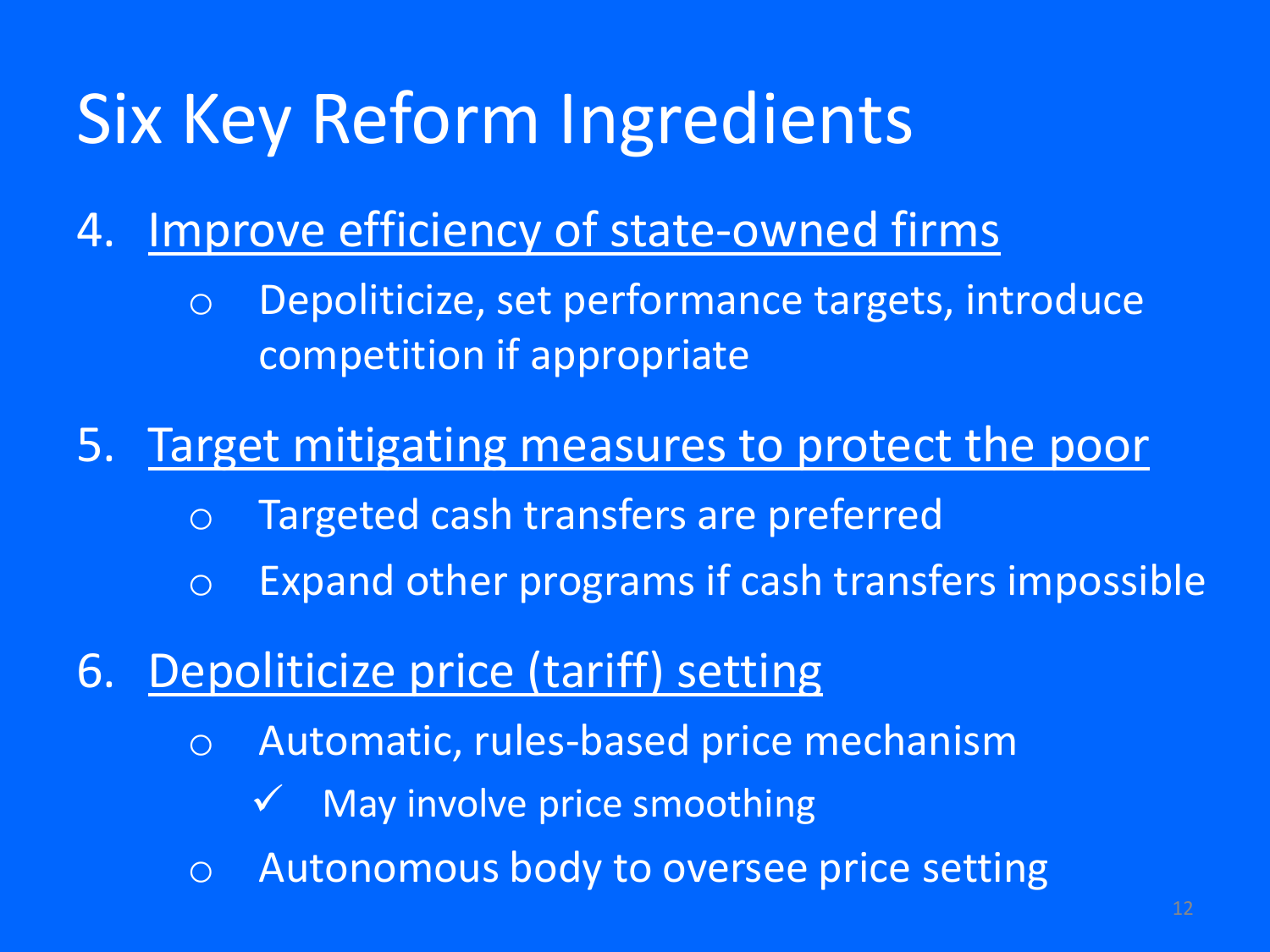### Case Study: Ugandan Electricity Sector

*Background***:** Power sector reformed in late 1990s

**Problem** (as of 2011-12): Politicization: "Independent" regulator left tariffs unchanged for 10 years

-- Subsidy (mainly on-budget) > 1% GDP

-- Little investment in sector (load shedding)

*Solution:* Broad discussion of *incidence of benefits*  (only better-off families had power) One-off tariff hike & independent tariff setting mechanism

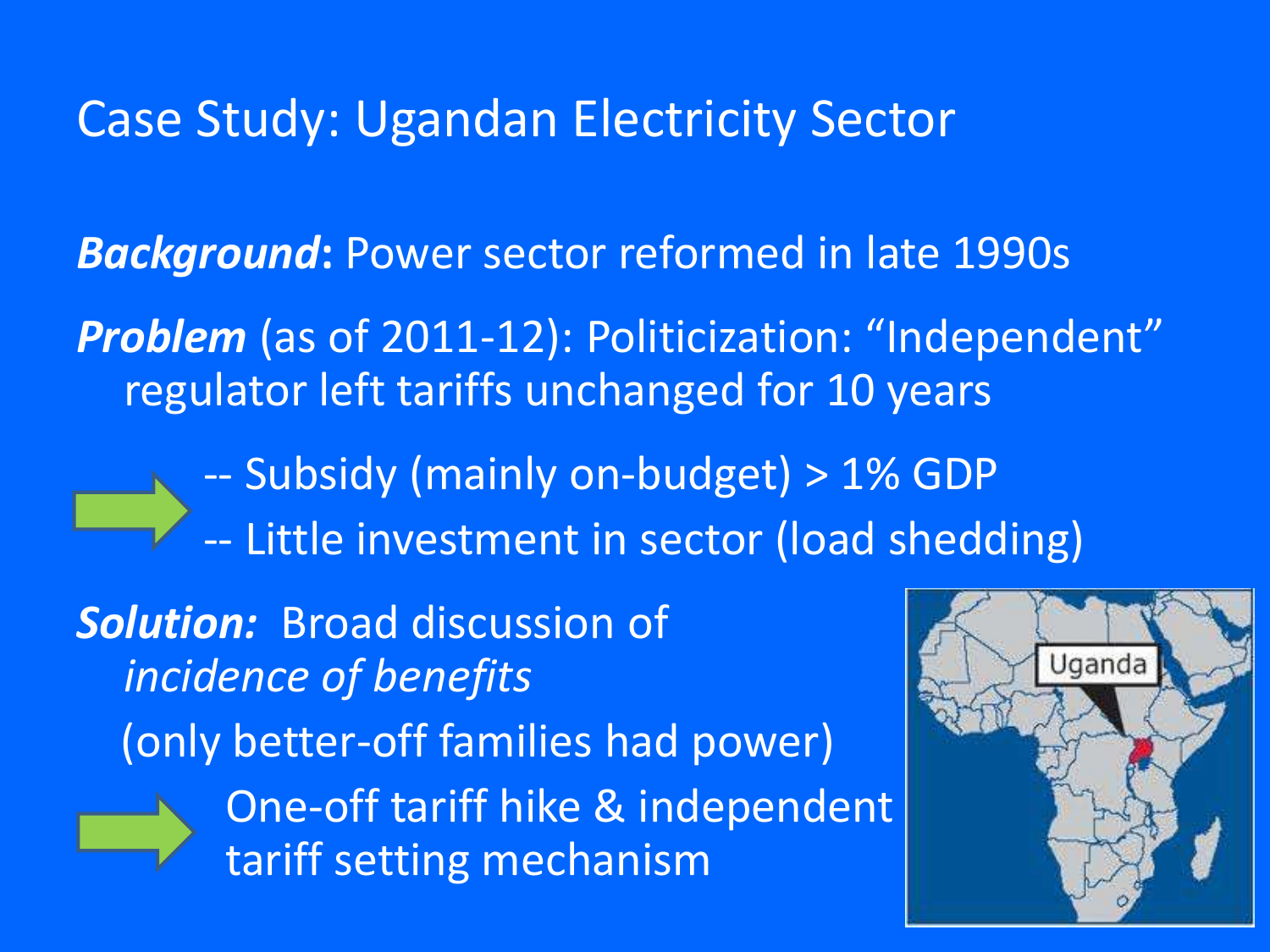## India: Background on Fuel Sector

#### **Crude Oil and Petroleum Products: Production, Imports, and Exports**



Source: Ministry of Petroleum and Natural Gas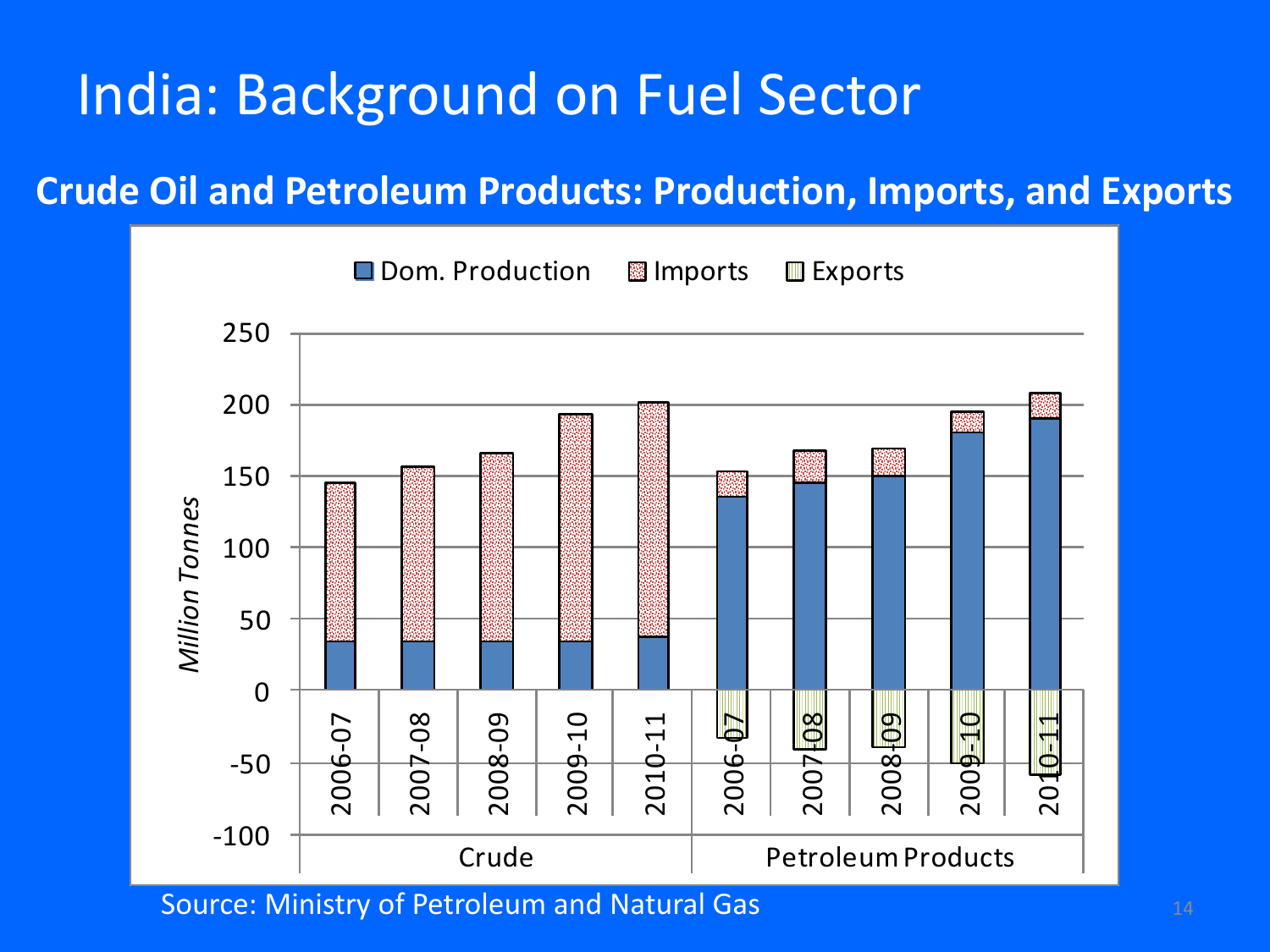#### **Petrol (rupees/liter)**



Source: IMF staff estimates based on authorities' data 15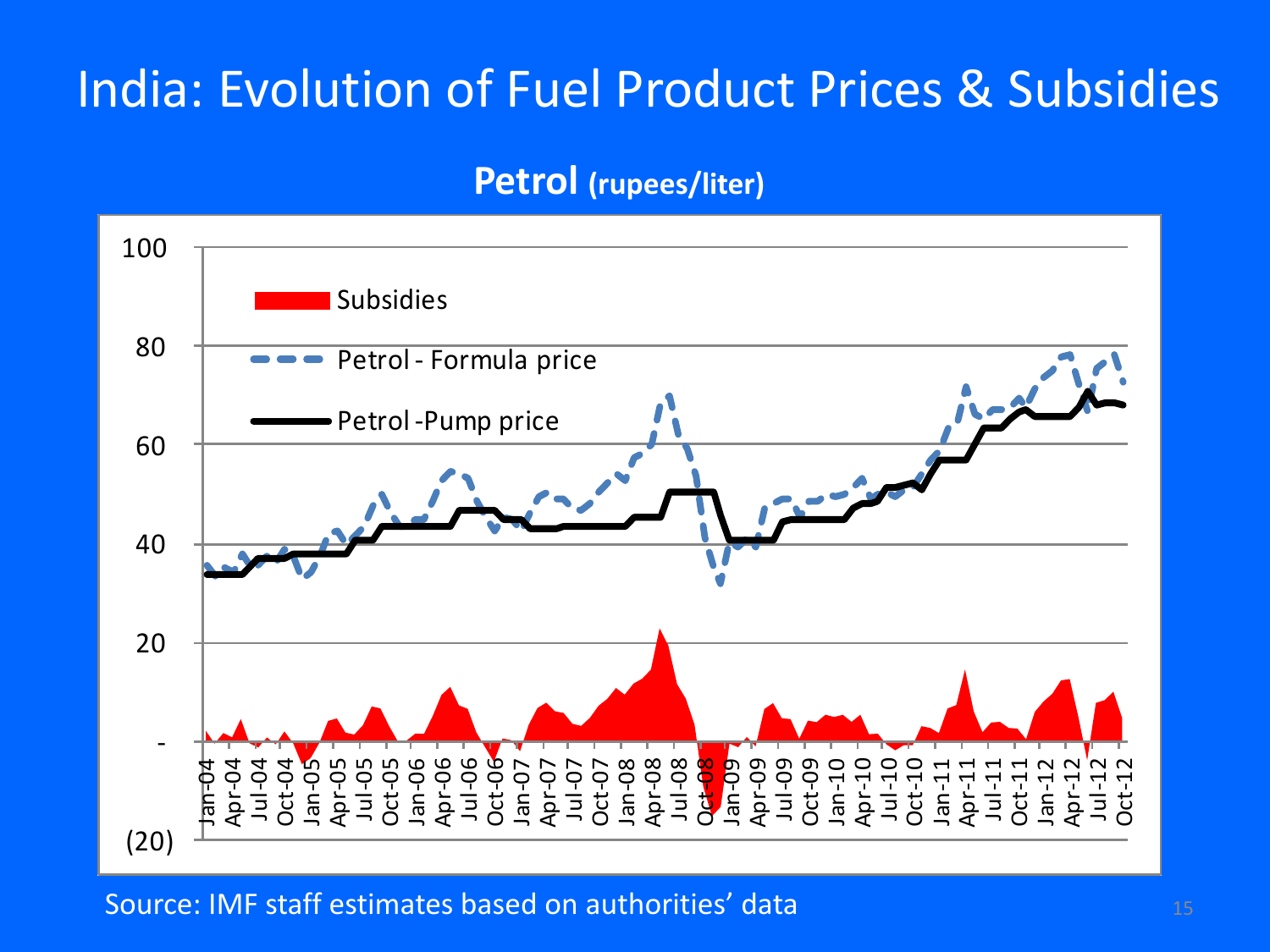#### **Diesel (rupees/liter)**



Source: IMF staff estimates based on authorities' data <sup>16</sup>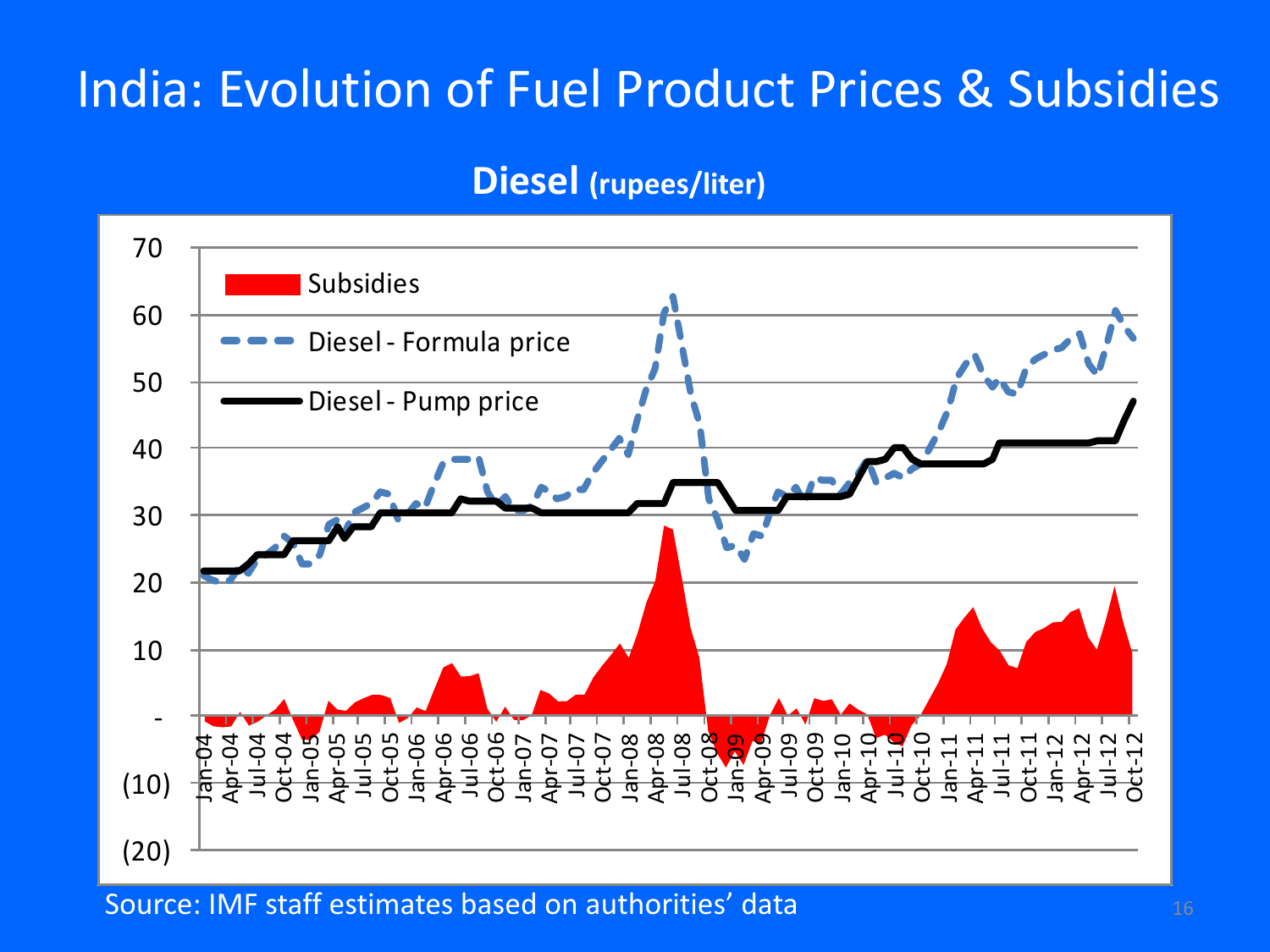#### **Kerosene (rupees/liter)**



Source: IMF staff estimates based on authorities' data 17 10 10 10 11 17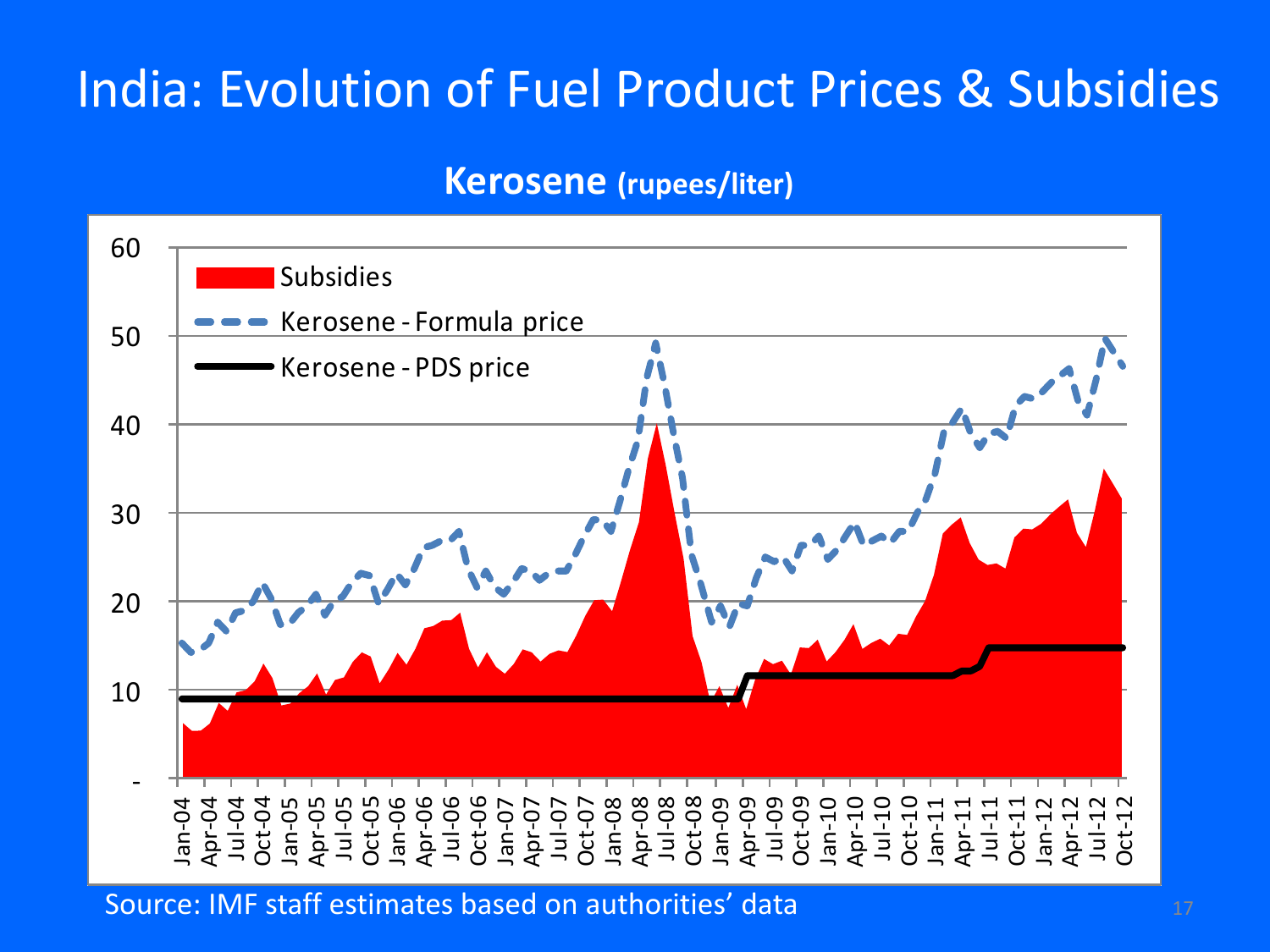#### **LPG (rupees/14.2 kg gas cylinder)**



Source: IMF staff estimates based on authorities' data 18 November 2014 18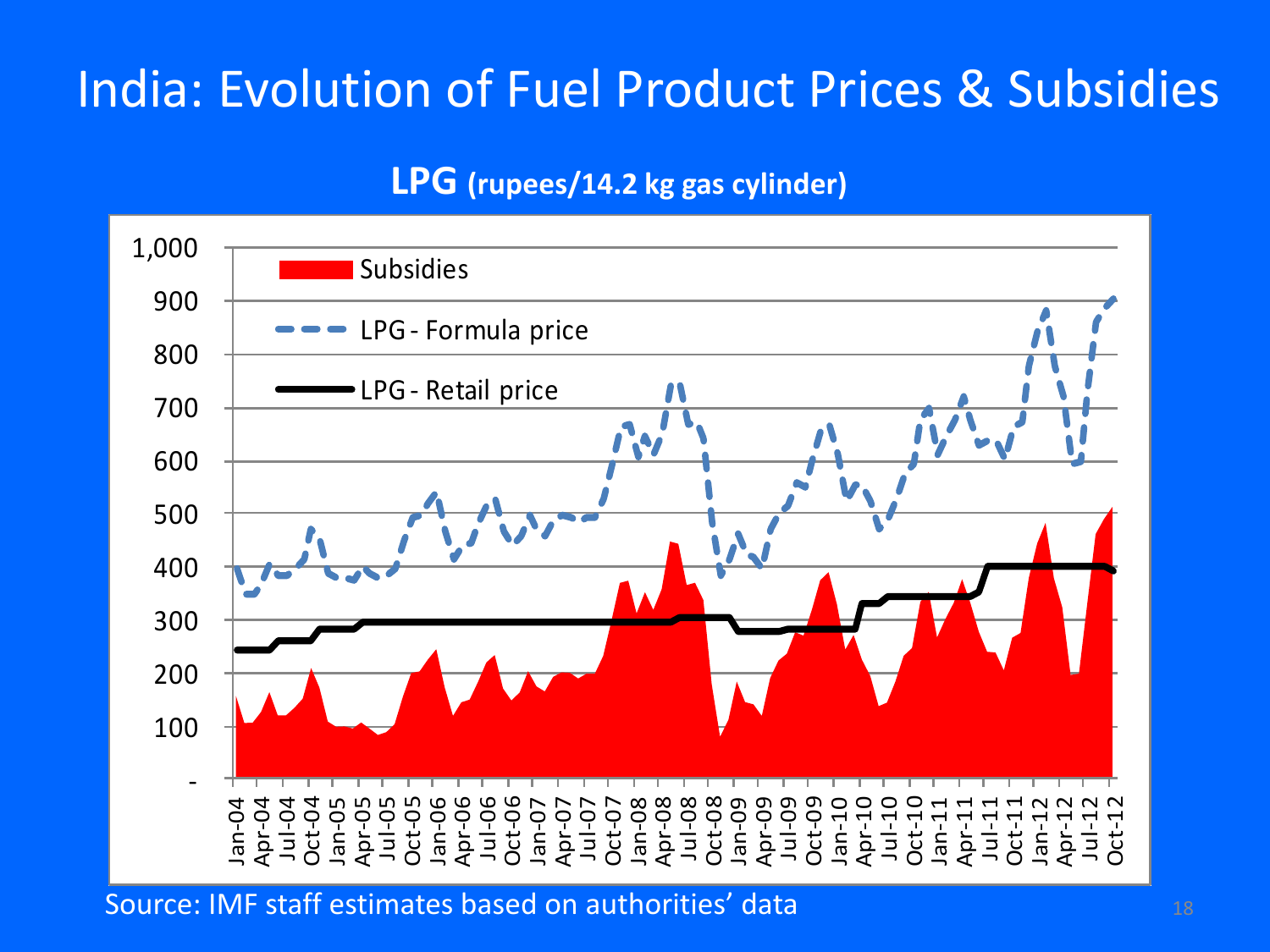### India: Under-pricing of Fuel Products (November 2012, rupees /liter or /cylinder)

|            | Import<br>Parity Price | Regulated<br>Price | Difference | Percent of<br><b>Regulated Price</b> |
|------------|------------------------|--------------------|------------|--------------------------------------|
| Kerosene   | 46.9                   | 14.8               | 32.1       | 217.4                                |
| <b>LPG</b> | 911.5                  | 410.5              | 501.0      | 122.1                                |
| Diesel     | 57.0                   | 47.2               | 9.8        | 20.9                                 |
| Petrol     | 72.7                   | 68.1               | 4.7        | 6.8                                  |
|            |                        |                    |            |                                      |

#### Source: IMF staff estimates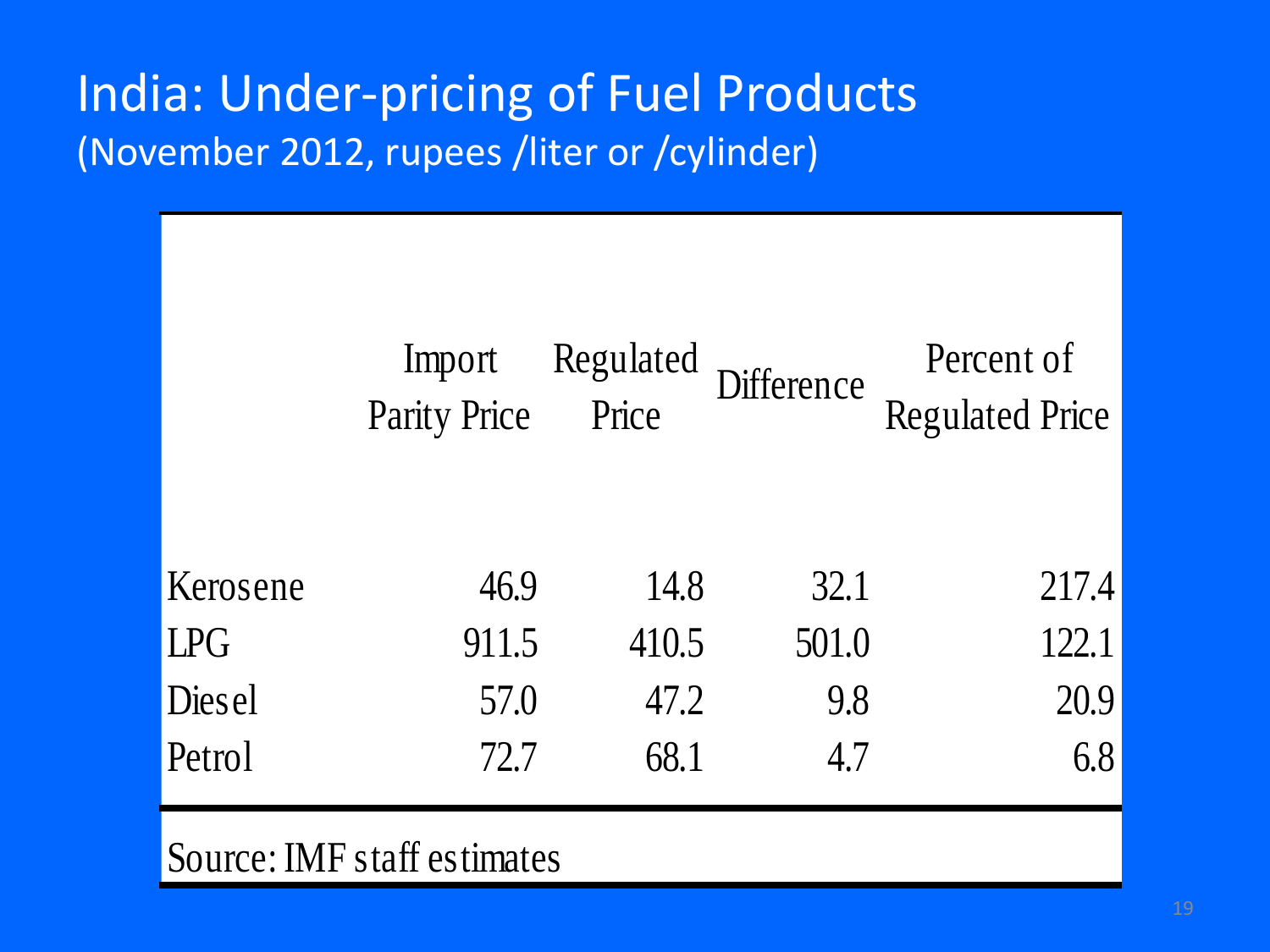### India: Fiscal Cost of Fuel Subsidies

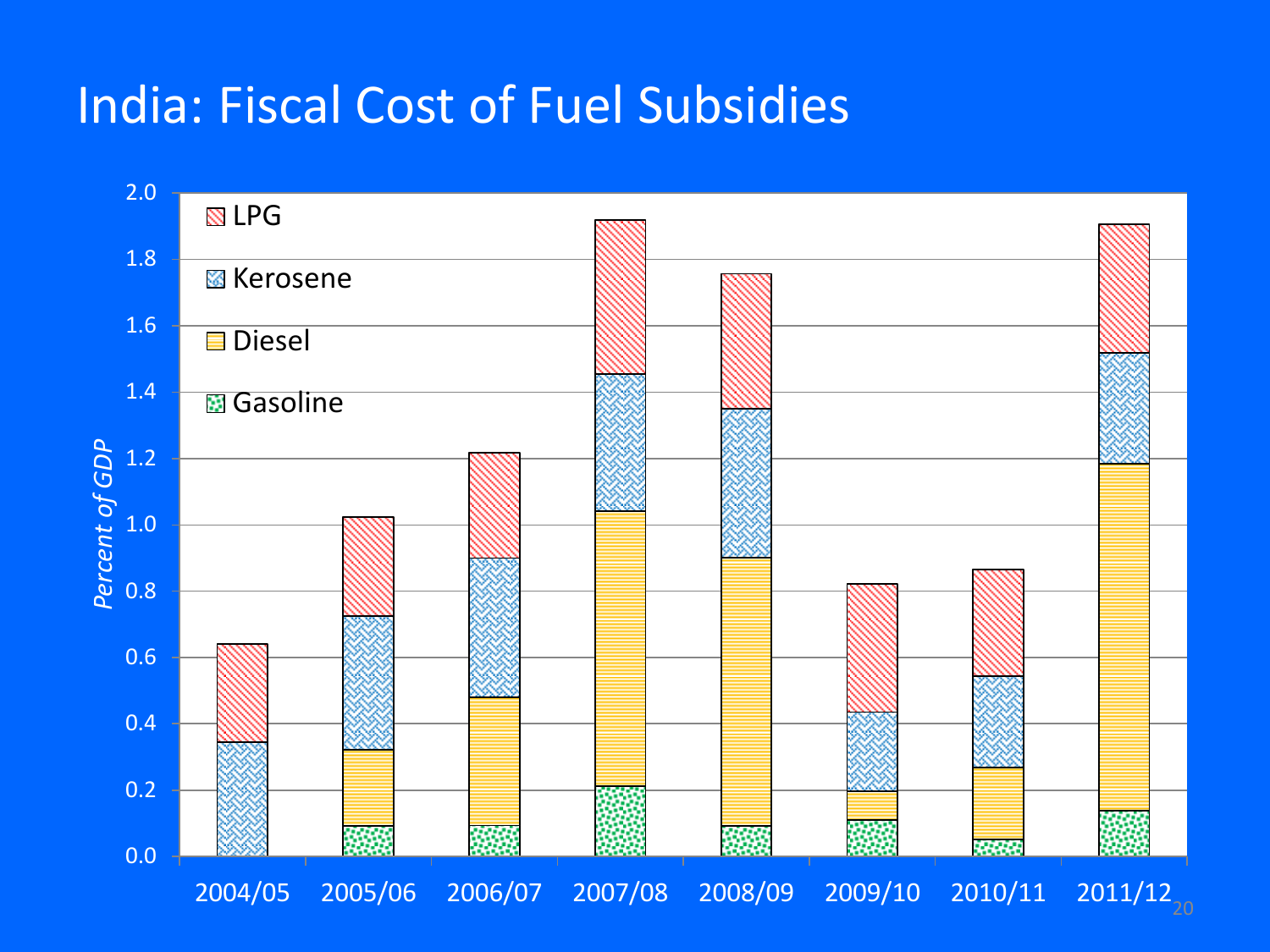## India: Financing of Fuel Subsidies

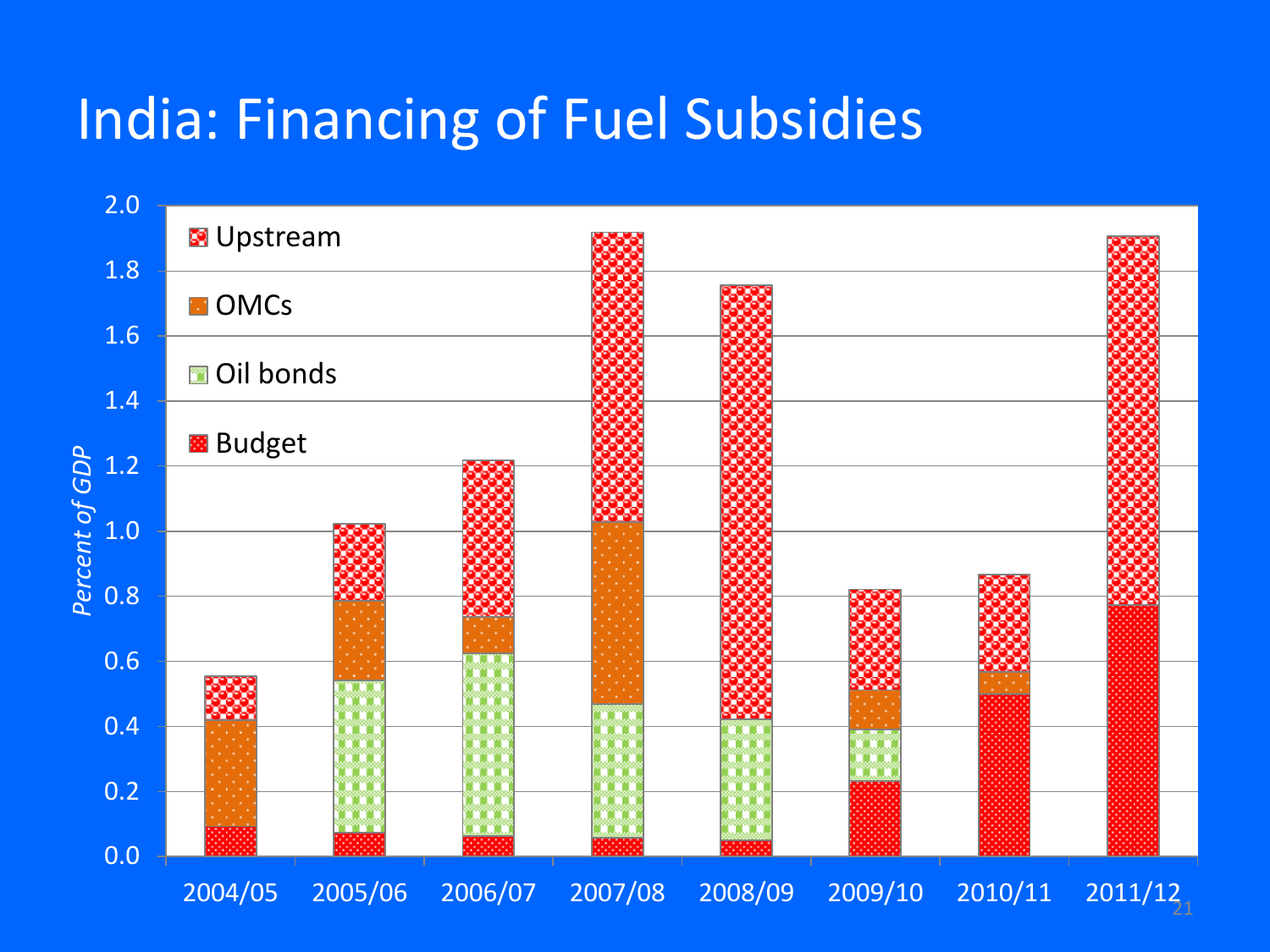## India: Who spends what on fuel?

#### **Composition of HH Fuel Spending by Income Group, 2009-10**

(Rupees per capita/month)



Source: IMF staff estimates based on 2009-10 HH Socio-Economic Survey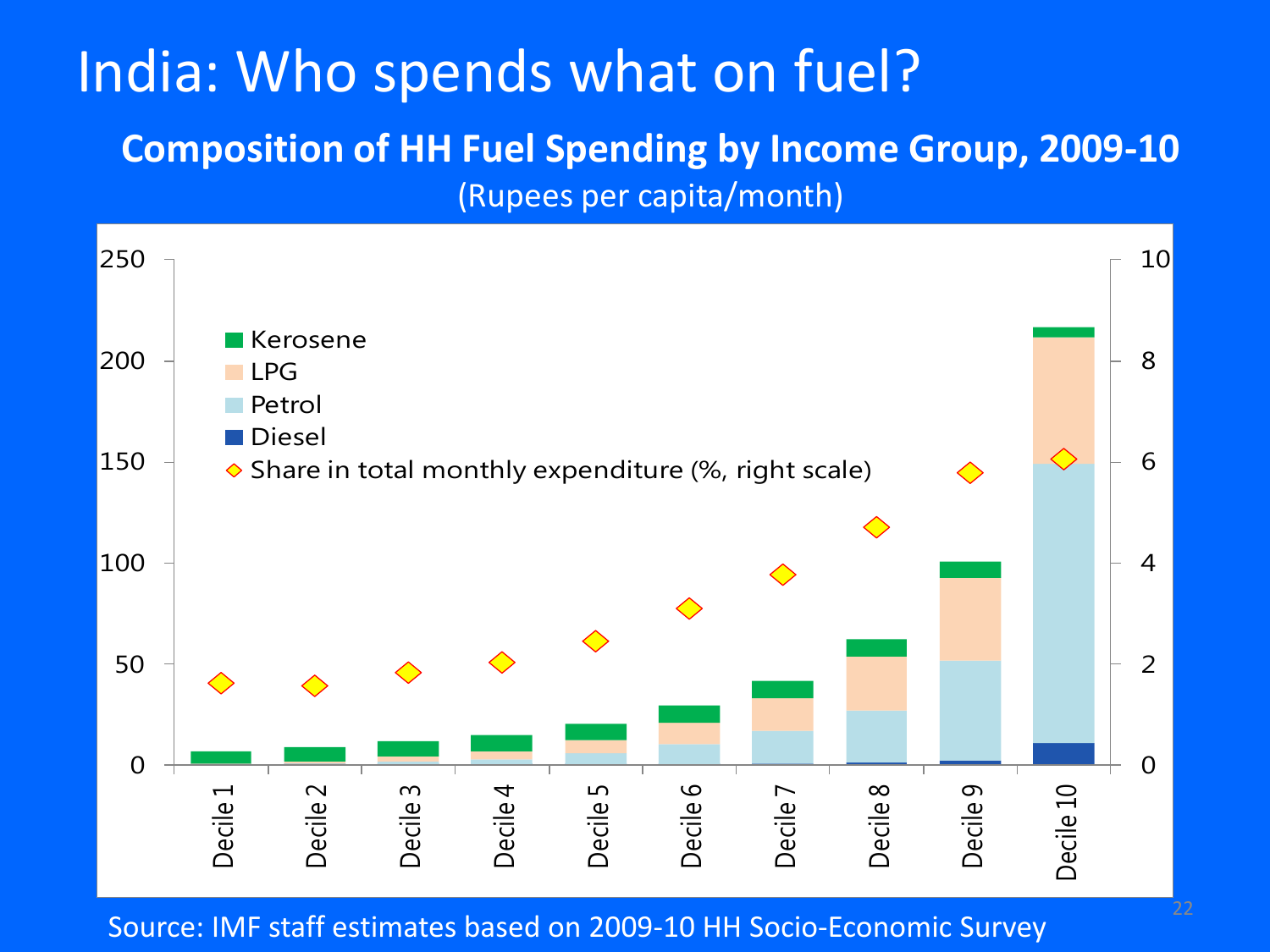### India: Who benefits most from fuel subsidies? **Welfare Loss from Subsidy Reform by Income Group** (Rupees per capita/month)



Source: IMF staff estimates based on 2009-10 HH Socio-Economic Survey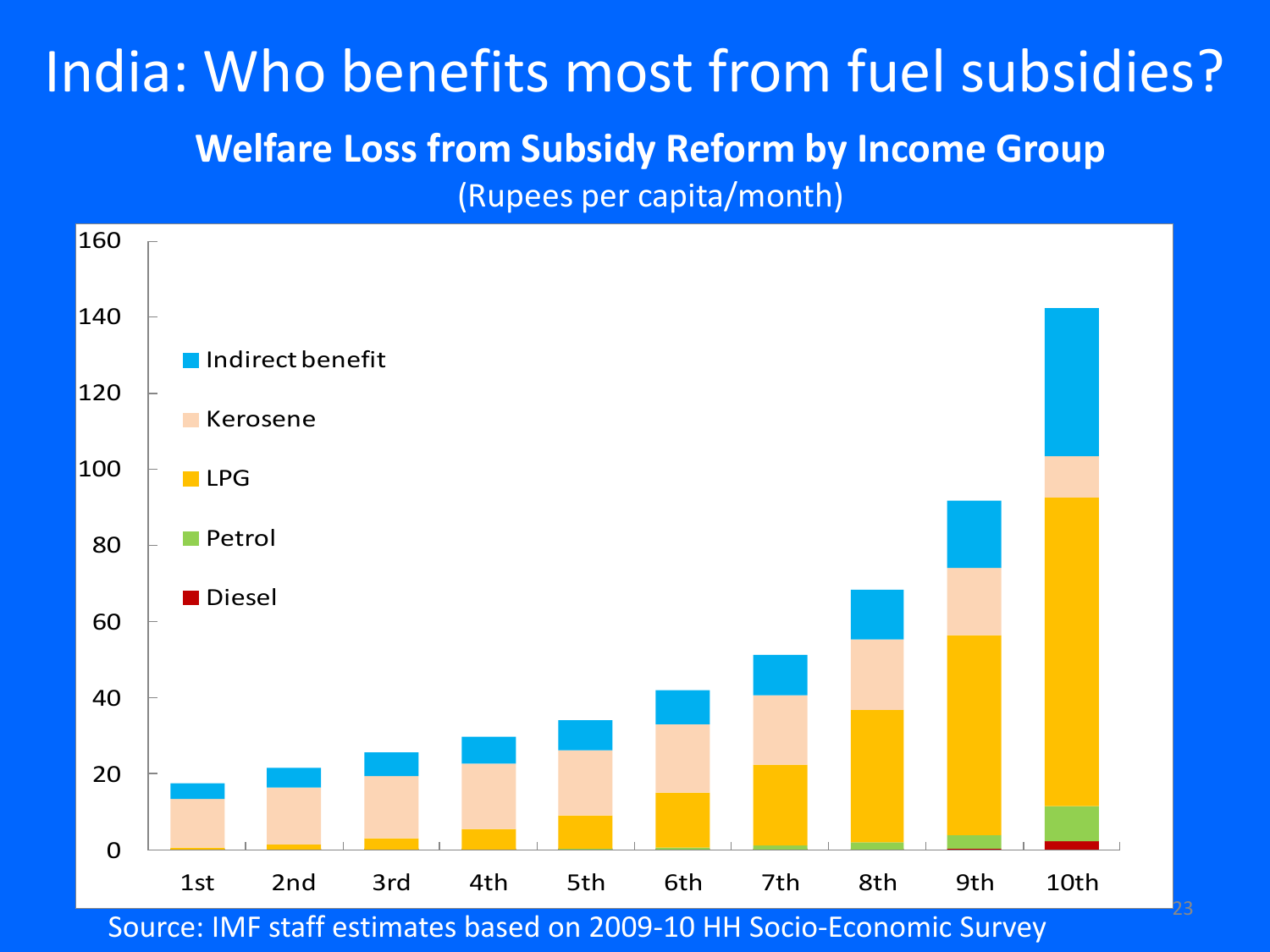#### **Cumulative Fiscal Cost of Compensating HHs for Subsidy Reform** (in 2009-10: Percent of GDP)



Source: IMF staff estimates based on 2009-10 HH Socio-Economic Survey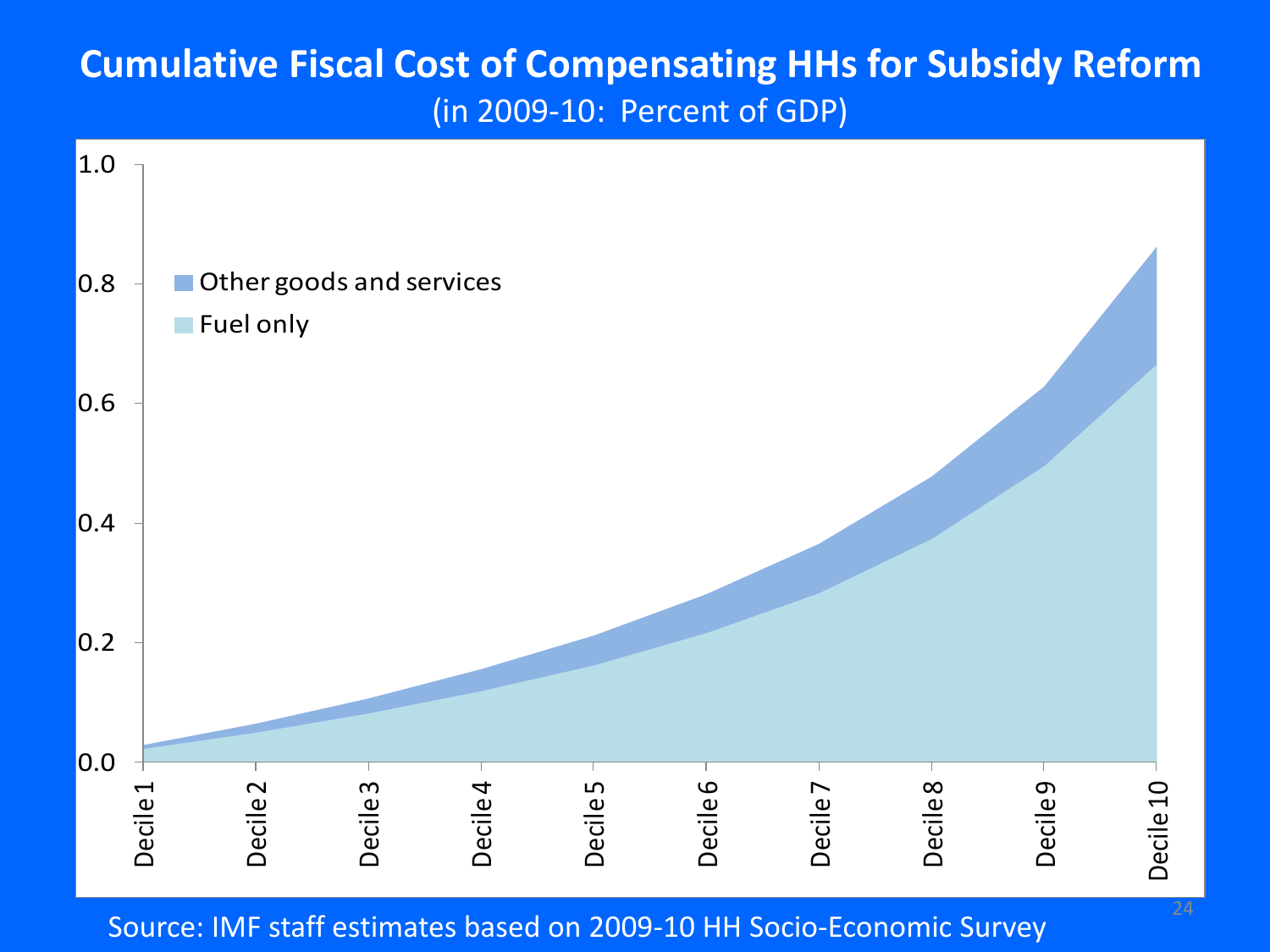## India: Progress is being made

- Kelkar Commission recommendations aligned with most of 6 key reform ingredients
- Petrol already mostly unsubsidized; diesel price increased significantly – monthly path
- LPG cylinders limited per household, pilot
- Roll out of Aadhaar-based direct cash transfers is in pilot phase, to be rolled out across India
- Kerosene subsidy seen as delicate poverty impact could be significant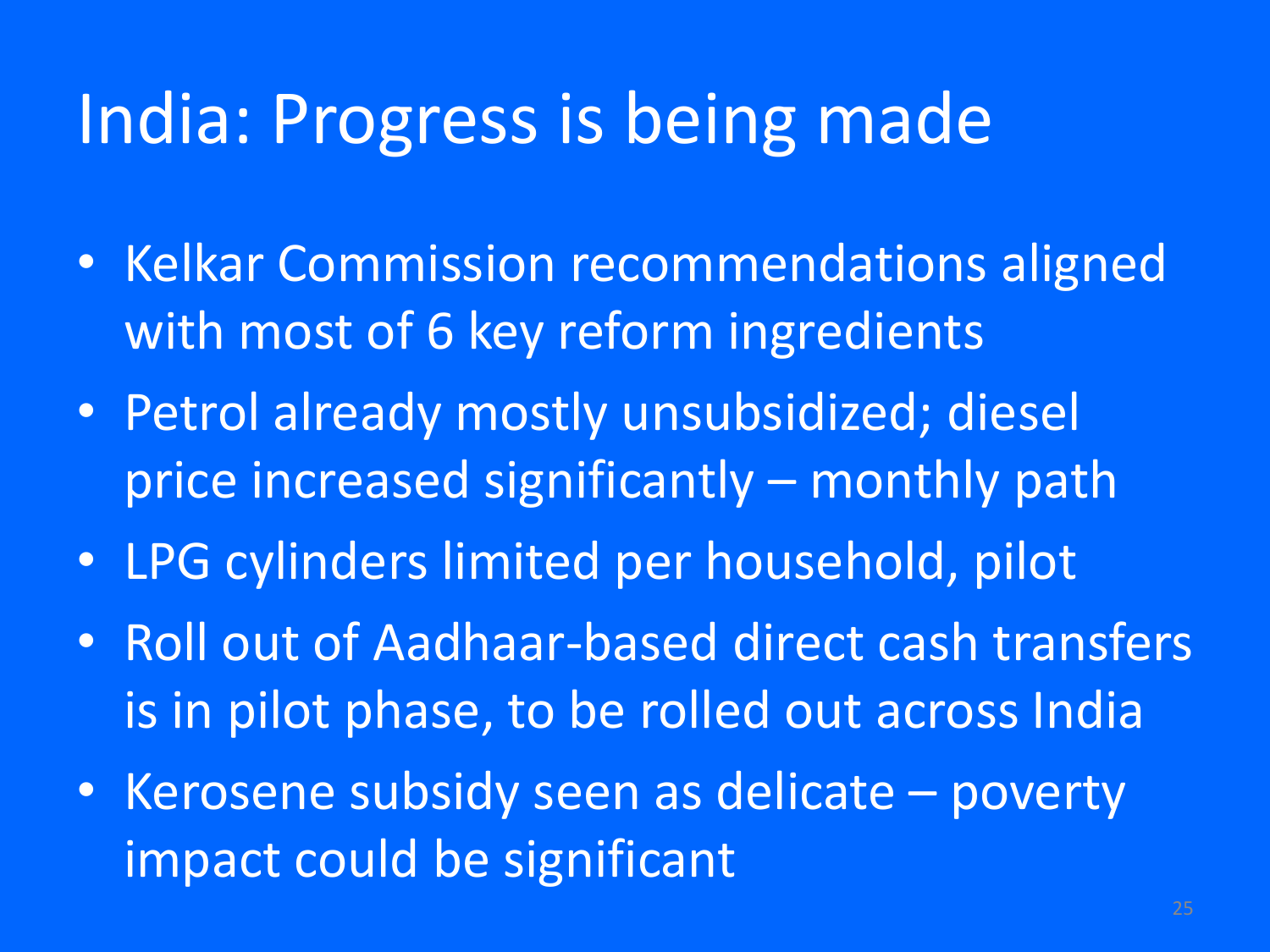## India: Assessing subsidy reforms—to discuss:

### Comprehensive reform plan?

• Senior officials have spelled out ultimate goals, but sequencing, winners/losers not well understood by public

Extensive communications strategy?

• PM, FM have made reform plans clear for diesel, less so for LPG and kerosene

Gradual, sequenced reforms?

• Clear, sensible strategy: began with petrol, now diesel (gradual), then other products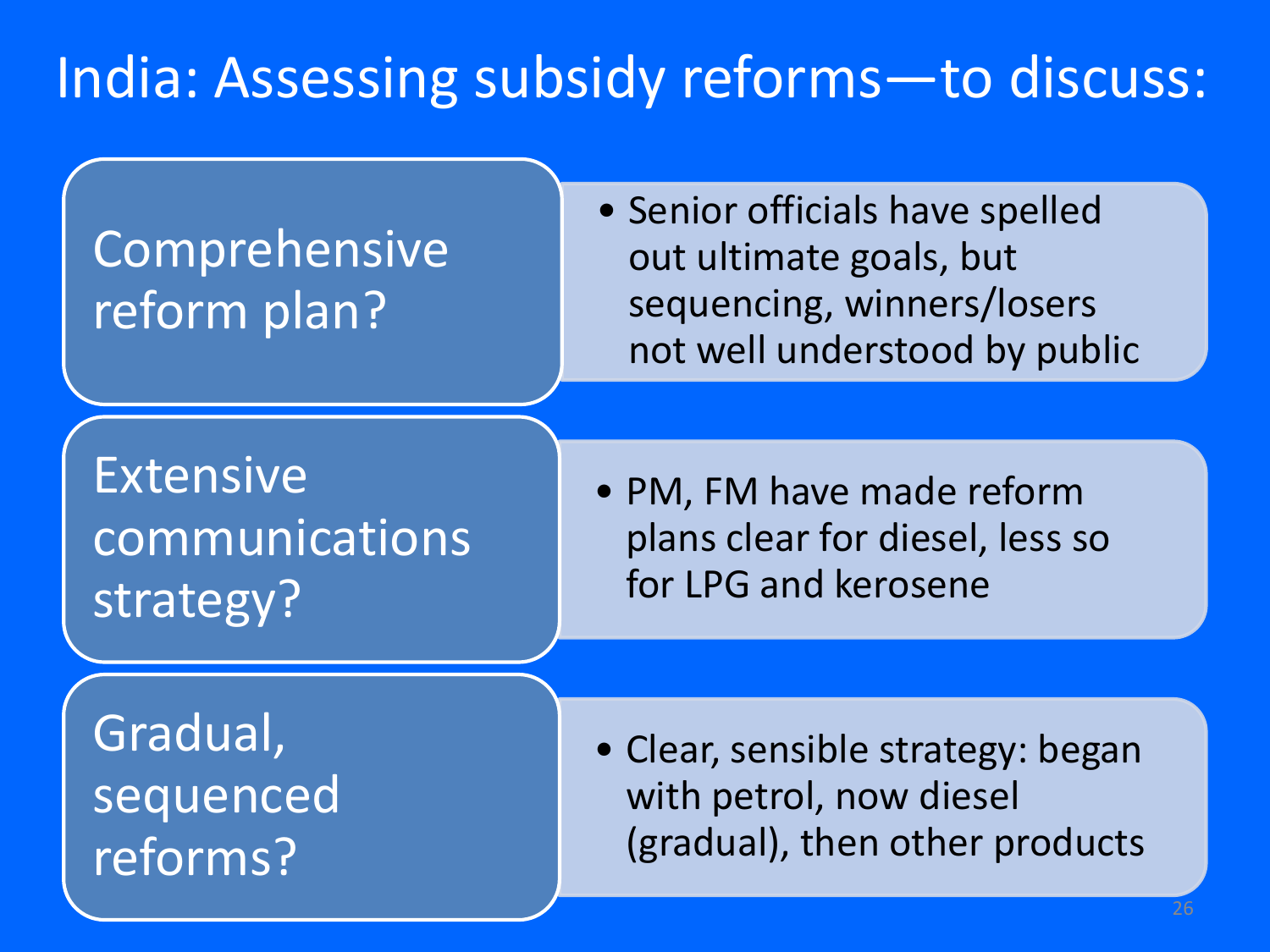## India: Assessing subsidy reforms—to discuss:

### Improvements in SOE efficiency?

• SEBs are raising power tariffs, but more work is needed

### Targeted social safety net?

• Impressive effort to introduce direct cash transfers based on UID

### Depoliticize price setting?

• Mostly done at state level, so picture is mixed across India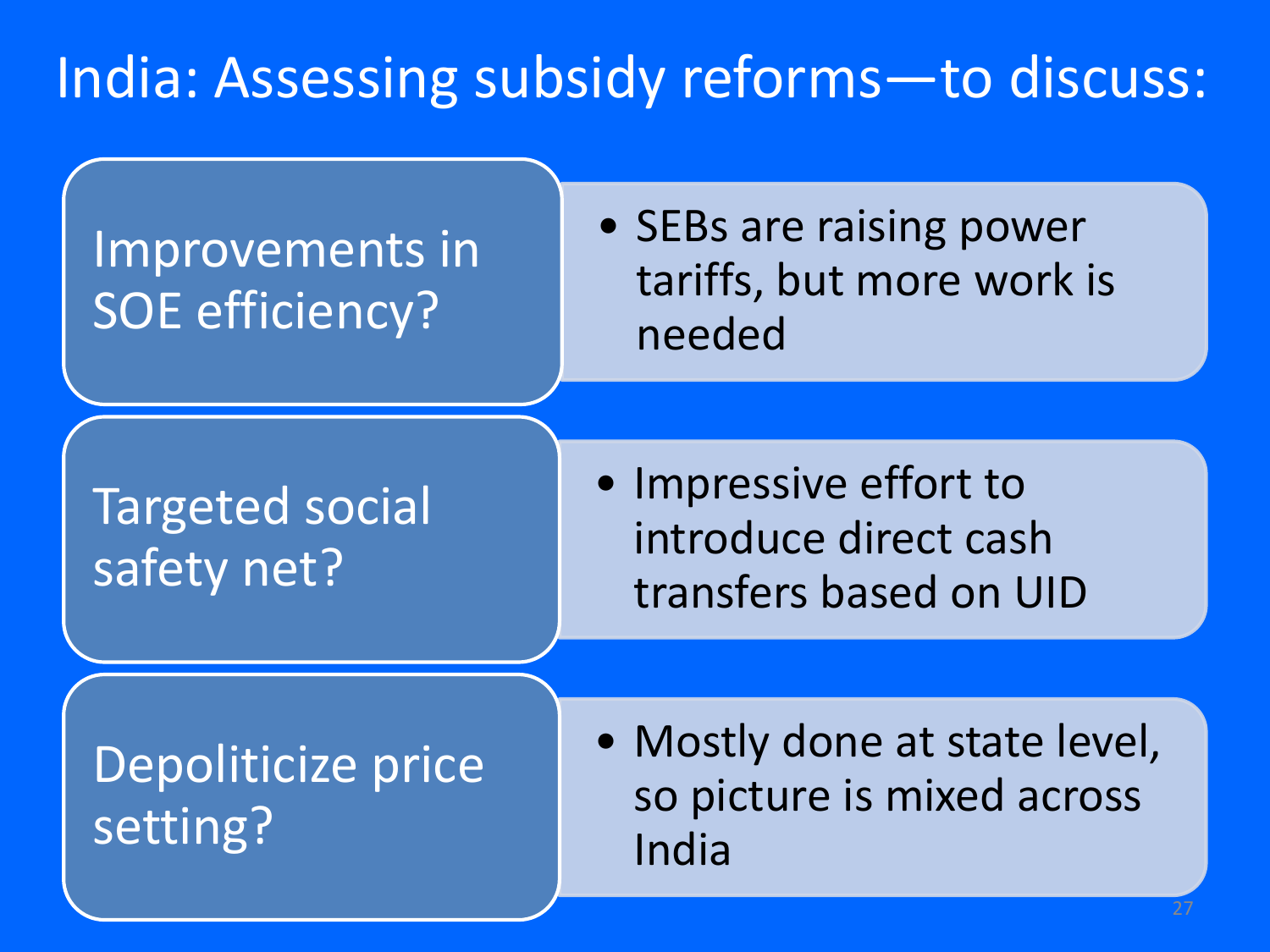# Thank you

"Both goals of expanding new investment and achieving energy efficiency require a more rational pricing policy, aligning India's energy prices with global prices. This cannot be done immediately, but we need to outline a phased programme for such adjustment and then work to develop support for making the transition."

> **Prime Minister's Address to the Nation December 31, 2011** 28 28 28 28 28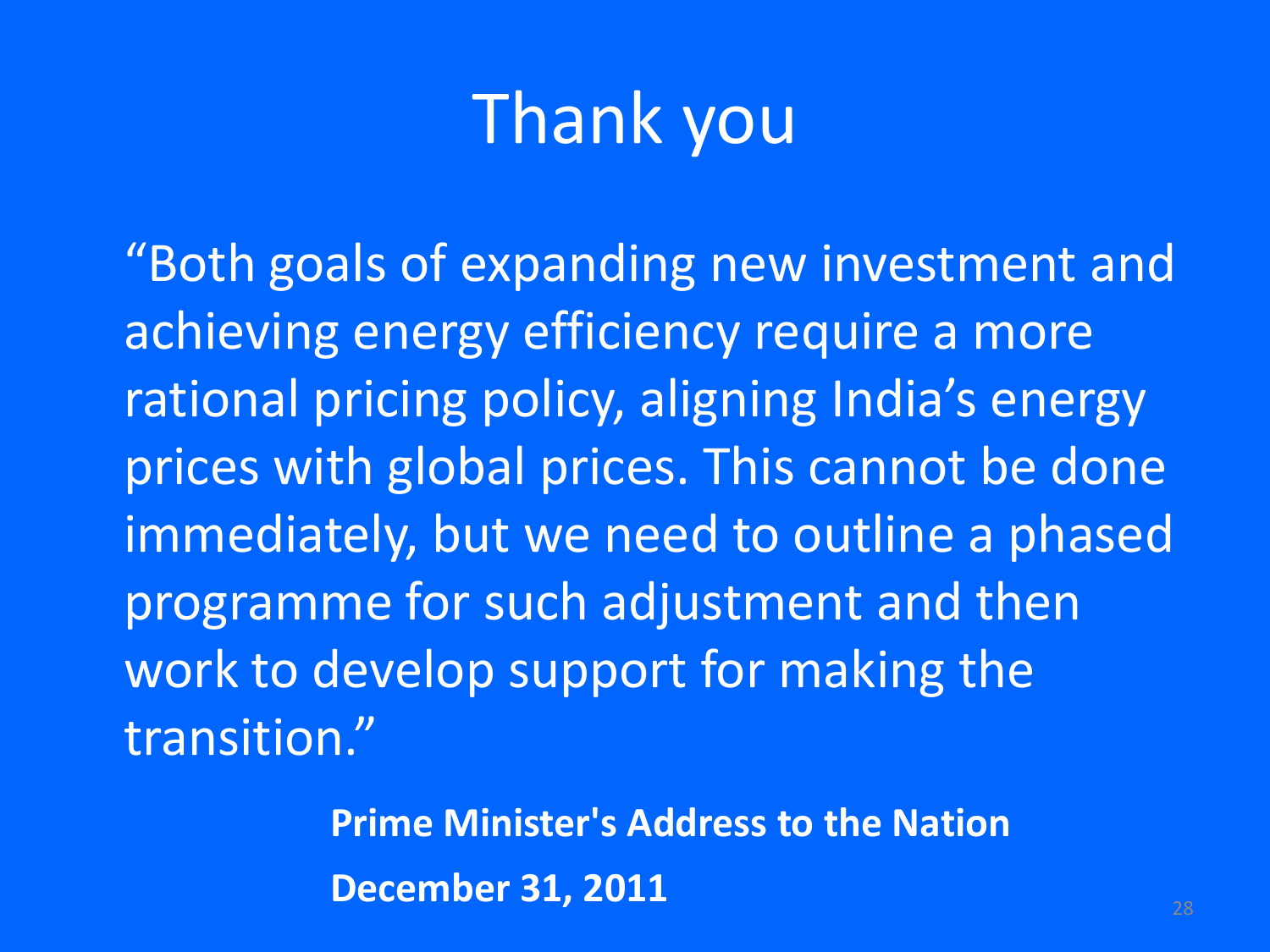

### 29 Want to know more? [www.imf.org/subsidies](http://www.imf.org/subsidies): on energy subsidy reforms [www.imf.org/asia](http://www.imf.org/asia): on our work in Asia Pacific [www.imf.org/india](http://www.imf.org/india): on IMF analysis of India